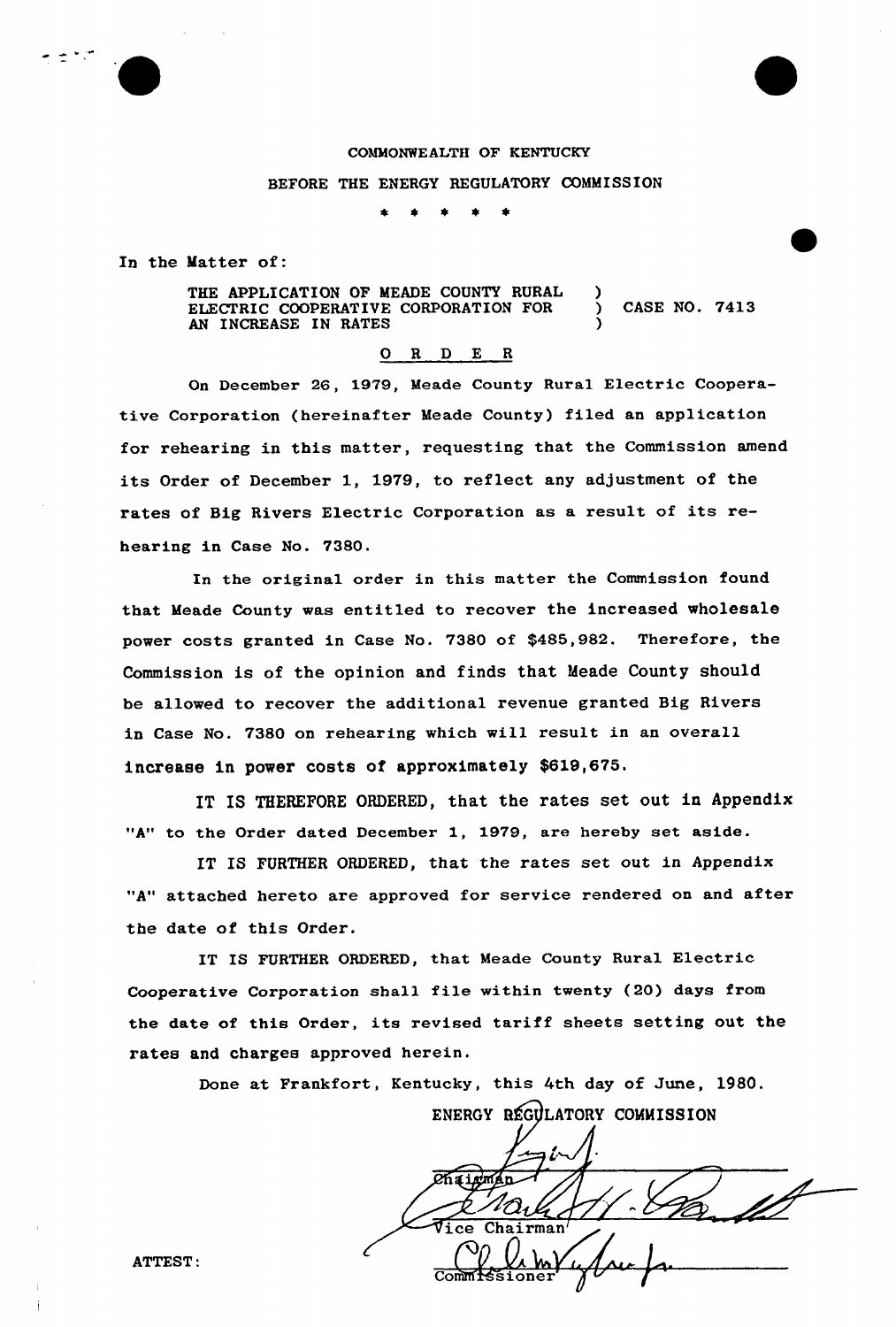

#### APPENDIX "A"

APPENDIX TO AN ORDER OF THE ENERGY REGULATORY COMMISSION IN CASE NO. 7413 DATED JUNE 4, 1980.

The following rates and charges are prescribed for the customers in the territory served by Meade County Rural Electric Cooperative Corporation. All other rates and charges not specifically mentioned herein shall remain the same as those in effect under authority of this Commission prior to the date of this Order.

 $\overline{\phantom{a}}$ 

e

d

 $\overline{\mathbf{u}}$ 

 $\overline{\phantom{a}}$ e e e

 $\overline{\mathbf{R}}$  $\mathbf{a}$  $\mathbf{y}$  $\mathbf{D}$ 

K

 $\mathbf{r}$ 

 $\overline{\phantom{a}}$  $\mathbf{L}$ 

#### Monthly Rates:

 $\mathbb{R}^2$  :

450

|                                                       |                |  |  |                 | Rate Schedule "1" Residential, Farm and Non-Farm, Schools & Churches*                                             |  |  |  |  |  |        |                     |                   |
|-------------------------------------------------------|----------------|--|--|-----------------|-------------------------------------------------------------------------------------------------------------------|--|--|--|--|--|--------|---------------------|-------------------|
| First<br>Next                                         |                |  |  |                 | 30 KWH per month or less (Minimum Bill)<br>70 KWH per month                                                       |  |  |  |  |  | \$4.30 | $6.535$ ¢ per KWH   |                   |
| Next                                                  |                |  |  |                 | 200 KWH per month                                                                                                 |  |  |  |  |  |        | 3.895¢ per KWH      |                   |
| Next                                                  |                |  |  |                 | 700 KWH per month                                                                                                 |  |  |  |  |  |        | 2.990¢ per KWH      |                   |
| Over                                                  |                |  |  |                 | 1,000 KWH per month                                                                                               |  |  |  |  |  |        | 2.645¢ per KWH      |                   |
|                                                       |                |  |  |                 | Rate Schedule "2" Commercial Rate*                                                                                |  |  |  |  |  |        |                     |                   |
| First                                                 |                |  |  |                 | 30 KWH per month or less (Minimum Bill) \$4.30                                                                    |  |  |  |  |  |        |                     |                   |
| Next                                                  |                |  |  |                 | 70 KWH per month                                                                                                  |  |  |  |  |  |        | 7.140¢ per KWH      |                   |
| Next                                                  |                |  |  |                 | 400 KWH per month                                                                                                 |  |  |  |  |  |        | 4.381¢ per KWH      |                   |
| Next                                                  |                |  |  |                 | 500 KWH per month                                                                                                 |  |  |  |  |  |        | 4.040¢ per KWH      |                   |
| <b>Over</b>                                           |                |  |  |                 | 1,000 KWH per month                                                                                               |  |  |  |  |  |        | $3.363\phi$ per KWH |                   |
|                                                       |                |  |  |                 | Rate Schedule "3" General Service, (0-49 KVA)*                                                                    |  |  |  |  |  |        |                     |                   |
|                                                       | Energy Charge: |  |  |                 |                                                                                                                   |  |  |  |  |  |        |                     |                   |
| First                                                 |                |  |  |                 | 30 KWH per month or less (Minimum Bill)                                                                           |  |  |  |  |  | \$4.30 |                     |                   |
| Next                                                  |                |  |  |                 | 70 KWH per month                                                                                                  |  |  |  |  |  |        |                     | $7.097$ ¢ per KWH |
| Next                                                  |                |  |  |                 | 400 KWH per month                                                                                                 |  |  |  |  |  |        | 4.335¢ per KWH      |                   |
| Next                                                  |                |  |  |                 | 500 KWH per month                                                                                                 |  |  |  |  |  |        | 3.996¢ per KWH      |                   |
| Over                                                  |                |  |  |                 | 1,000 KWH per month                                                                                               |  |  |  |  |  |        |                     | 3.305¢ per KWH    |
|                                                       | Demand Charge: |  |  |                 |                                                                                                                   |  |  |  |  |  |        |                     |                   |
|                                                       |                |  |  |                 |                                                                                                                   |  |  |  |  |  |        |                     |                   |
|                                                       |                |  |  |                 | First 10 KW of billing demand per month Mo Charge<br>Excess above 10 KW of billing demand per month \$1.80 per KW |  |  |  |  |  |        |                     |                   |
| Rate Schedule "4" Large Power Service, (over 50 KVA)* |                |  |  |                 |                                                                                                                   |  |  |  |  |  |        |                     |                   |
|                                                       |                |  |  |                 | \$1.80 per month per KW of billing demand plus energy charge of:                                                  |  |  |  |  |  |        |                     |                   |
|                                                       | $3.683$ ¢      |  |  | billing demand. | per KWH for the first 100 KWH used per month per KW of                                                            |  |  |  |  |  |        |                     |                   |
|                                                       | 3.160c         |  |  | billing demand. | per KWH for the next 100 KWH used per month per KW of                                                             |  |  |  |  |  |        |                     |                   |
|                                                       | 2.943c         |  |  | billing demand. | per KWH for the next 100 KWH used per month per KW of                                                             |  |  |  |  |  |        |                     |                   |
|                                                       |                |  |  |                 | 2.825¢ per KWH for all remaining KWH used per month.                                                              |  |  |  |  |  |        |                     |                   |

»The monthly kilowatt hour usage shall be subject to plus or minus an adjustment per KWH determined in accordance with the "Fuel Adjustment Clause."